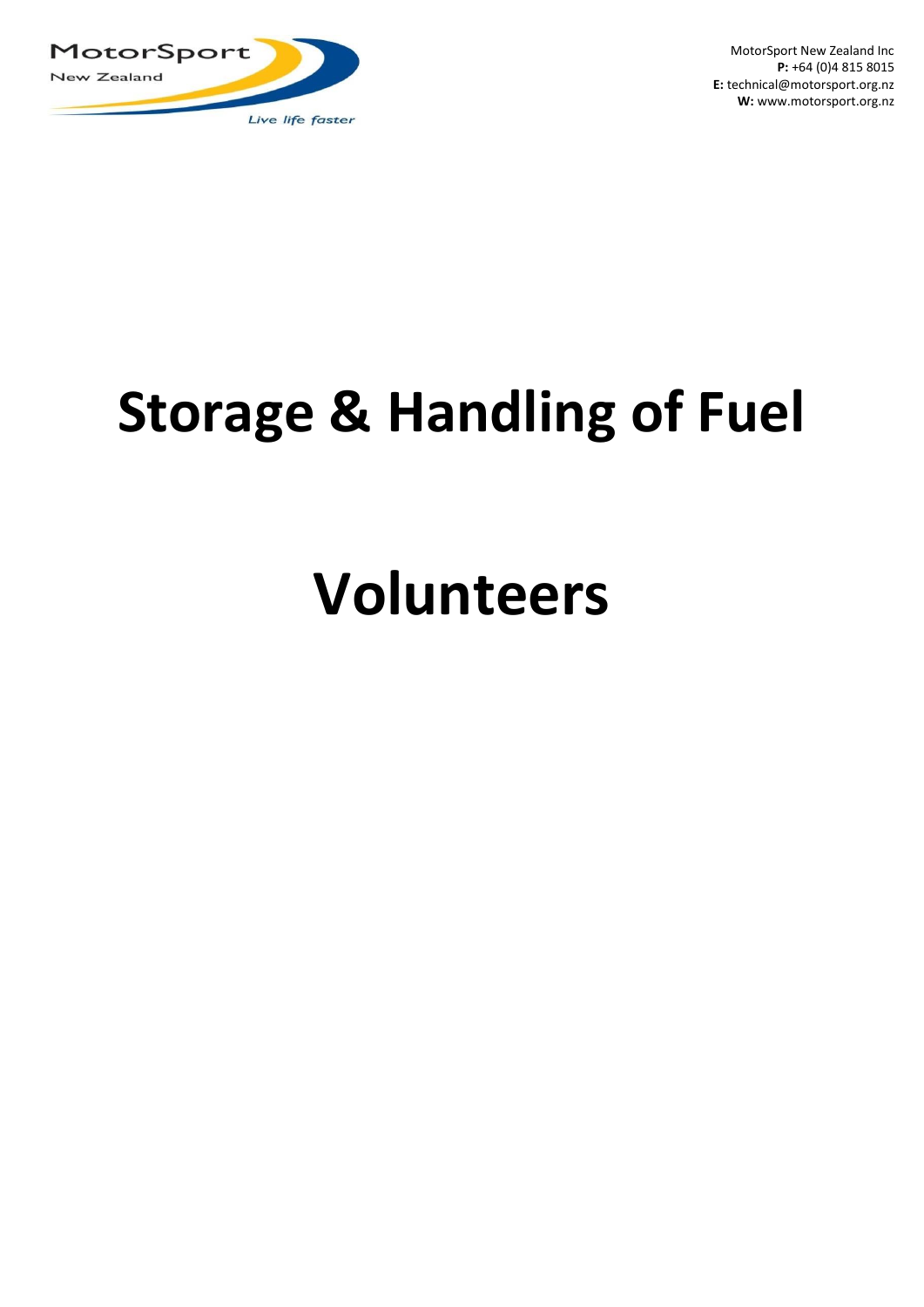# **Table of Contents**

| <b>Purpose of the Document</b>             | 3  |
|--------------------------------------------|----|
| <b>Key Terms</b>                           | 3  |
| <b>Storage and Containment</b>             | 4  |
| <b>Secondary Containment</b>               | 5  |
| <b>Approved Containers</b>                 | 5  |
| <b>Precautionary Measures</b>              | 6  |
| <b>Signage</b>                             | 7  |
| <b>Personal Protective Equipment (PPE)</b> | 8  |
| <b>Health and Safety information</b>       | 9  |
| Refuelling and defueling - Endurance Races | 10 |
| Refuelling and defueling - Sprint Races    | 11 |
| Refuelling and defueling - Rally           | 11 |
| Refuelling and defueling - ClubSport       | 11 |
| <b>Safe Refuelling practices</b>           | 12 |
| <b>Defueling</b>                           | 12 |
| <b>Refuelling equipment</b>                | 13 |
| Be prepared for an emergency               | 14 |
| <b>Fire extinguishers</b>                  | 15 |
| <b>Spills and leaks</b>                    | 16 |



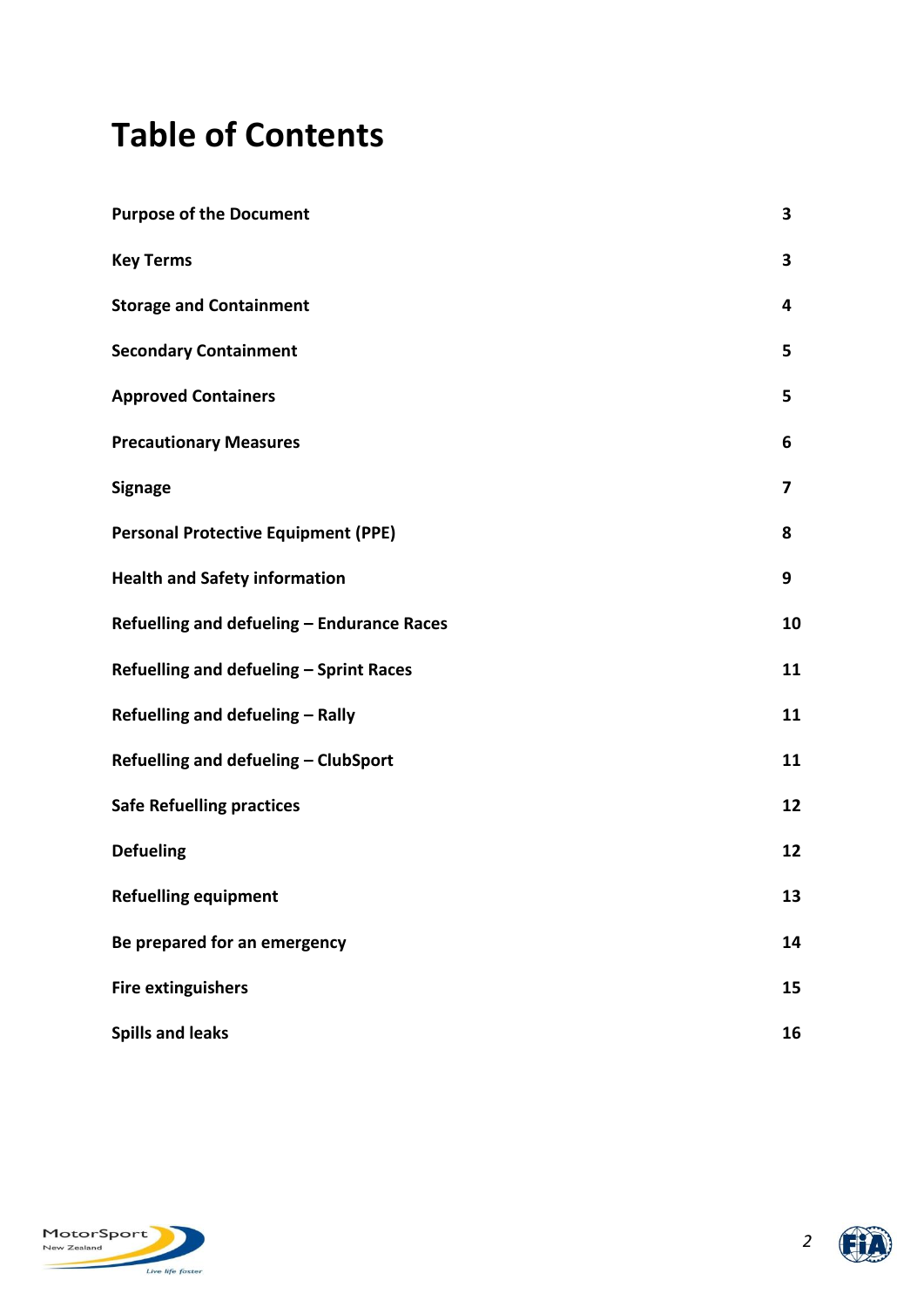# **Purpose of the Document**

### **This guide is for motorsport volunteer Event Organisers, Officials, Competitors, and their Teams.**

- It provides information to people organising and managing events on a volunteer basis. It covers the safe handling and storage of motorsport fuels during sprint and endurance circuit race events, rally events and other events where the refuelling and storage of fuel is permitted.
- It explains how to control the risks associated with the storage and handling of fuel for those involved in the event, including spectators.
- This document should be read in conjunction with the WorkSafe document Storage and Handling of Fuel at Motorsport Events, for guidance.
- **■** Track owners and those that organise events on a reward basis, thus creating a "Place of Work" with employees should adhere to the WorkSafe document in its entirety.
- Transporting of fuel is covered under the Land Transport Rule: Dangerous Goods 2005. The New Zealand Transport Agency website has information on how these rules apply to you.

| TERM           | <b>DEFINITION</b>                                                                                                                                                                                                                                                        |
|----------------|--------------------------------------------------------------------------------------------------------------------------------------------------------------------------------------------------------------------------------------------------------------------------|
| Sprint race    | Motorsport competition where the cars are expected to<br>complete the prescribed distance without needing to refuel.<br>Refuelling during the race isn't allowed.                                                                                                        |
| Endurance Race | A motorsport competition of long duration where refuelling<br>during the race is allowed.                                                                                                                                                                                |
| Rally events   | An event held on a closed, public road, consisting of a series of<br>competitive stages alternated with touring stages. Rally events<br>vary between 1 to 4 day events and can have up to 130 cars<br>entered.                                                           |
| Pit area       | A pit area is the area occupied by one competing vehicle either in<br>a permanent garage, temporary garaging or in the open. If two or<br>more competing vehicles are occupying a common space the pit<br>area refers to the space immediately surrounding each vehicle. |

## **Key terms used in this guide**

#### **Other relevant reference material:**

- Health and Safety at Work Act 2015 (HSWA)
- Health and Safety at Work (Hazardous Substances) Regulations 2017
- Hazardous Substances and New Organisms (HSNO) Act 1996



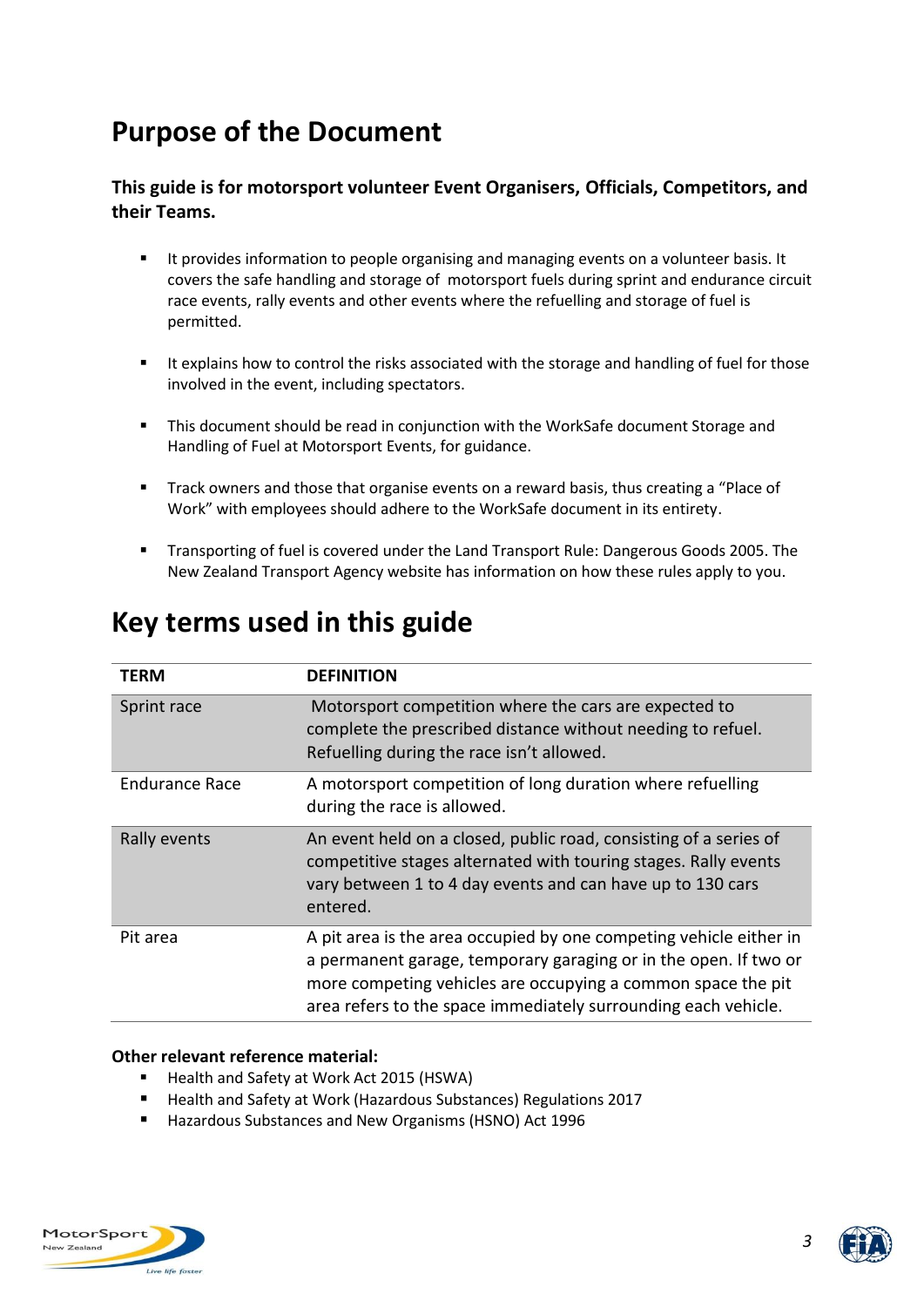## **Storage and Containment**

Follow these key controls to keep everyone on site, including competitors, volunteers, officials, and spectators safe.

### *Store only what you need*

Competitors should keep the amount of fuel in both the pit area and fuel storage area to a **minimum**.

- At a sprint race, competitors should only be storing a maximum of 40 litres in their pit area. If the team has more than one car then the fuel should not be all stored in one location but a minimum of 3 metres apart for every 40 litres stored.
- During an endurance race, competitors should only store a maximum of 200 litres of fuel in their allocated pit area at one time.
- During a rally, competitors should only store enough fuel to refuel their car during one service.

Fuel, other than those outlined in the paragraphs above, must be stored in the designated fuel area .

It is the organisers responsibility to ensure that a designated fuel storage area is set up. This area must be secured from unauthorised access, should the fuel area be unattended.

At the end of each day any remaining fuel, not in the car, must be removed from the pit areas and stored in the designated fuel area overnight. If there is no designated fuel storage area set up it is the competitor's responsibility to ensure the fuel is stored safely offsite overnight.

If you need a location compliance certificate, you will need to arrange a Compliance Certifier to visit the motorsport venue.

| <b>QUANTITY</b> | <b>COMPLIANCE CERTIFICATION REQUIREMENTS</b>                                                                                                                                                                                                                                                                                                                                                                                                                                                                                                                                                |  |  |
|-----------------|---------------------------------------------------------------------------------------------------------------------------------------------------------------------------------------------------------------------------------------------------------------------------------------------------------------------------------------------------------------------------------------------------------------------------------------------------------------------------------------------------------------------------------------------------------------------------------------------|--|--|
| 0 > 50 L        | X                                                                                                                                                                                                                                                                                                                                                                                                                                                                                                                                                                                           |  |  |
| 50 > 200 L      | You don't need a location compliance certificate if the fuel is:<br>Stored for less than 14 days<br>Stored in one or more secure containers, each of which<br>$\qquad \qquad \blacksquare$<br>has a capacity of less than 250 L; and complies with the<br>relevant packaging requirements<br>Stored at least 15 m away from any protected place<br>Stored either in the open or in a well-ventilated building,<br>and,<br>In a compound or other place where any spills will not<br>$\qquad \qquad \blacksquare$<br>endanger any building or flow into any stream, lake or<br>natural water |  |  |
| > 20001         |                                                                                                                                                                                                                                                                                                                                                                                                                                                                                                                                                                                             |  |  |



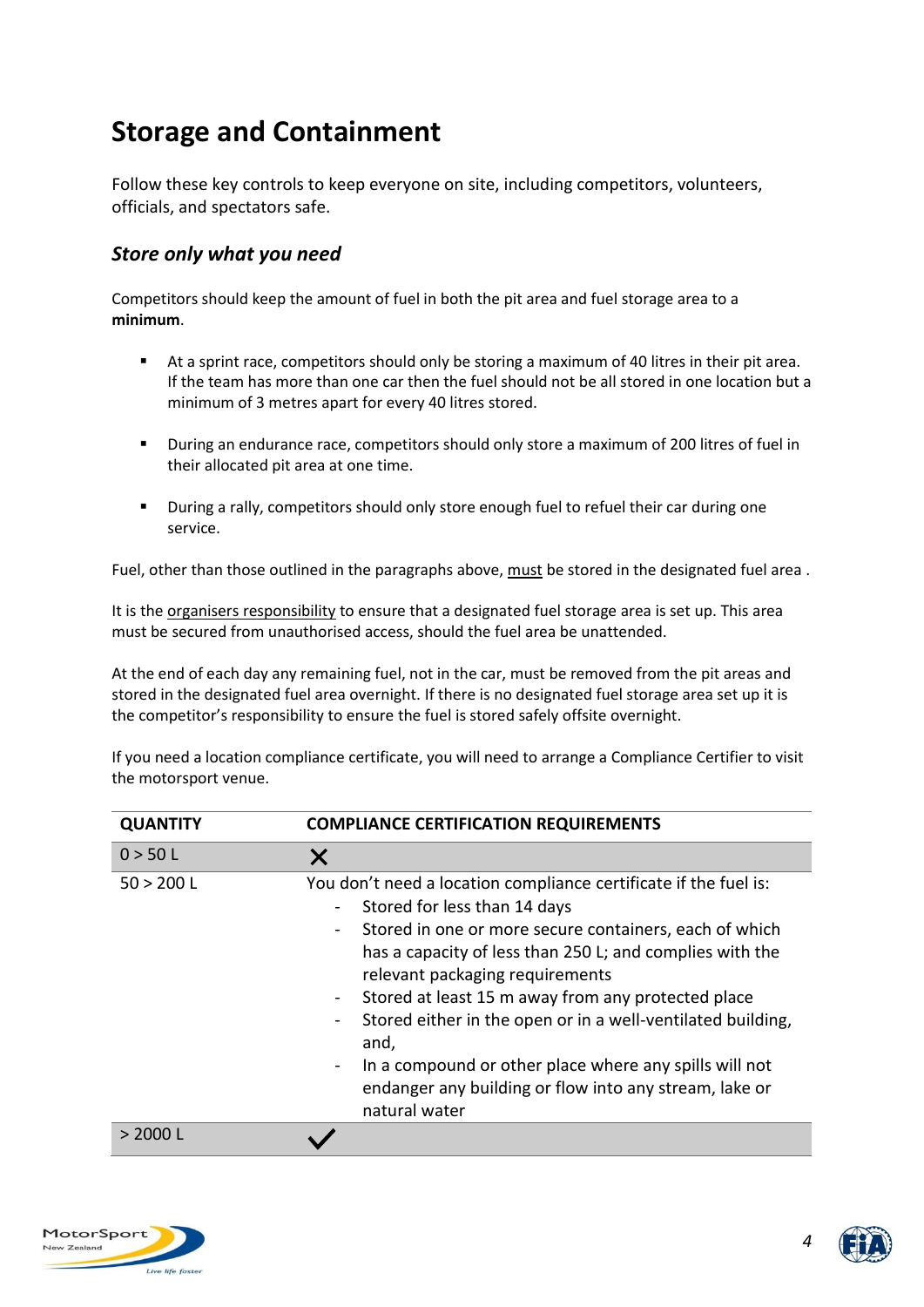# **Secondary containment**

A secondary containment system is a physical barrier or container that can hold the contents of fuel containers in case they spill or leak.

If your designated fuel storage area contains less than 2000 litres you don't require secondary containment if:

- The fuel is contained in a tank wagon or in secure containers
- Each individual container has a capacity of less than 250 litres
- Located so that any spillage will not endanger any building or flow into any stream, lake or natural water and is
- Stored for a continuous period of less than 14 days.

If you are storing over 2000 litres of fuel, you will need secondary containment. The amount of secondary containment you need depends on the location of your storage area and the size of your container. As a guide, refer to the chart below:

|  | Minimum secondary containment capacity for hazardous substances with flammable classification. |  |  |  |
|--|------------------------------------------------------------------------------------------------|--|--|--|
|  |                                                                                                |  |  |  |

|                           | <b>QUANTITY - TOTAL POOLING POTENTIAL (TPP)</b>        |                                            |  |  |  |
|---------------------------|--------------------------------------------------------|--------------------------------------------|--|--|--|
| <b>CONTAINER SIZE</b>     | <b>LESS THAN</b>                                       | <b>GREATER THAN OR EQUAL TO 5,000</b>      |  |  |  |
| <b>CATEGORIES</b>         | <b>5,000 LITRES</b>                                    | <b>LITRES</b>                              |  |  |  |
| $\leq 60$ litres          | At least 50% TPP                                       | 2,500 L or 25% TPP whichever is<br>greater |  |  |  |
| > 60 and up to 450 litres | At least 100% TPP                                      | 5,000 L or 50% TPP whichever is<br>greater |  |  |  |
| > 450 litres              | At least 110% of the capacity of the largest container |                                            |  |  |  |

Total Pooling Potential (TPP) in relation to a place, means the aggregate quantity of all pooling substances, in this case fuel, held in the place.

## **Use an approved container**

Competitors bringing or storing fuel at an event in containers that are 25 litres or less the containers must meet Australia New Zealand Standard AS/NZS 2906:2001 or ASTM F852:08 or a standard referred to in a safe work instrument. Some of these containers will have a LAB registration marked on them.

Check that your containers aren't damaged and have a sealing cap in good working order. They also must be correctly labelled to identify they contain fuel and that it is flammable.



**FIGURE 1:** Pictogram showing the flammable flammable classification of fuel

Live life faster

MotorSpo

New Zealand

If the container is larger than 25 litres such as steel containers or drums with the appropriate sealing cap they must have UN packing labelling and clearly labelled that they contain fuel and the potential hazards.

Oil drums are not suitable fuel storage containers.

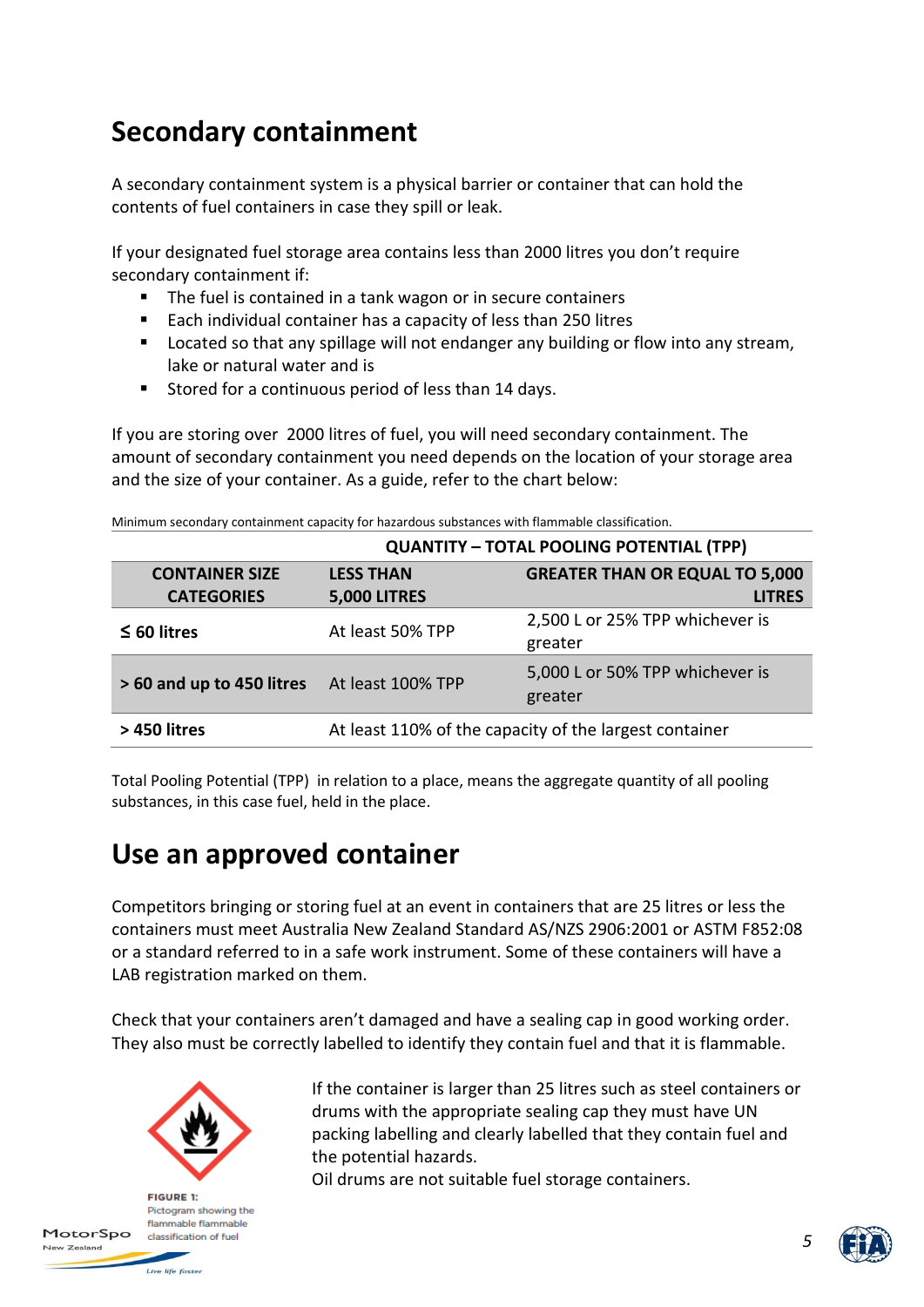## **Precautionary Measures**

#### **Separate motorsport fuel from ignition sources.**

Ignition sources are anything that could ignite fuel vapours, eg. naked flames, running engines, grinders, welding, tools that may cause sparking or static electricity.

**There is a no smoking policy around all pit areas.** This needs to be relayed by signage to competitors, spectators officials and marshals.

#### **Maintain Separation Distances**

Motorsport fuel must be stored:

- at least 6 metres away from other combustibles e.g. other fuels and other hazardous substances such as oxidisers, fertilisers and poisons
- at least 6 metres away from property boundaries
- at least 15 metres away from any area of regular habitation and high intensity land use. Examples include:
	- houses and sleepouts
	- Schools
	- staff accommodation
	- 'smoko' rooms
	- wooden buildings, packing sheds, cool storage or hay sheds
	- other hazardous chemical stores
	- roads or railways
- Positioned so any spilt fuel will not contaminate streams, lakes or waterways
- Positioned away from possible contact from vehicles in a collision
- In an open well-ventilated area



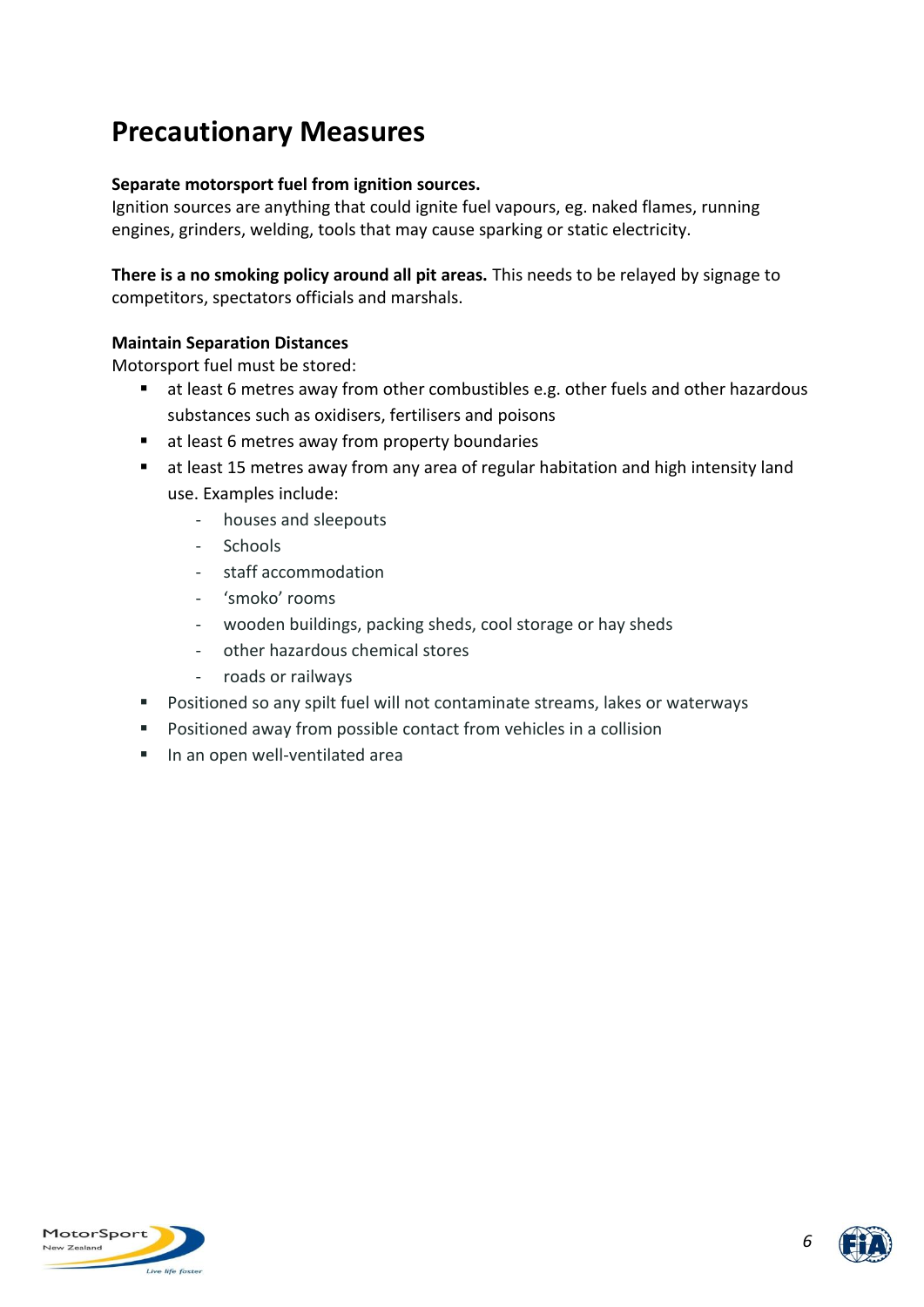# **Signage**

Warning signs are vital for the safety of Officials, Marshals, Competitors, their teams, spectators and emergency services. You must have warning signs at your event if you store over:

- 250 litres of petrol
- 1,000 litres of diesel.

Signs must be displayed at eye level in all fuel store entrances, including vehicle access points. They must be close to the fuel store but not so close that people come across the fuel before being warned.

Signs must also be big enough so they can be read from 10 metres away. They must tell people, in plain English or pictograms:

- that the storage area contains hazardous substances
- the hazards of each product in the storage area
- the precautions needed to manage them safely
- what to do and who to contact in an emergency.

Even if you aren't required to have signage it is highly recommended that you have them.

An example of fuel signage which are available from most safety outlets



#### **Put a lid on it**

Keep lids on your fuel containers when not in use. It stops flammable vapours from escaping and mitigates the risk of spillage.





*7*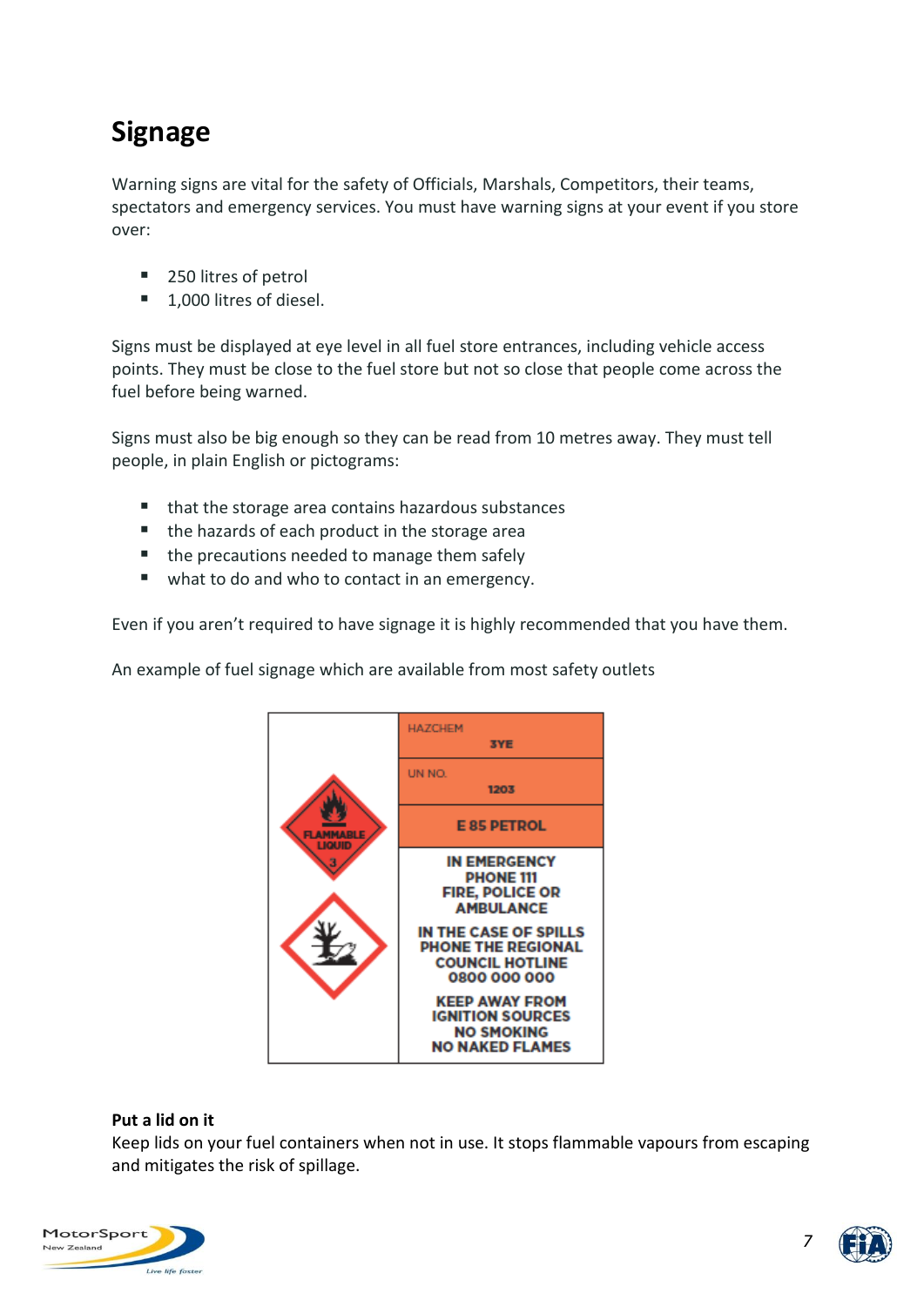## **Wear the correct Personal Protective Equipment (PPE)**

Marshalls, Officials, Crew and Volunteers working in the pitlane or service areas in the vicinity where refuelling or defueling is taking place should wear the correct PPE. People without the correct PPE should stay well clear of any fuelling operation.

Make sure the PPE is suitable.

It is recommended that competitors should not carry out refuelling or defueling while wearing the competition safety apparel they are using for the event. Fuel splashes and vapours that contaminate safety apparel will reduce the fire resistance and effectiveness of the garments.

The following PPE items are recommended when handling fuel:

- **Overalls** Fire resistant overalls or clothing made from non-flammable material such as those outlined under **Schedule A, Article 4.3** or as set out in the relevant Regulations for the event should be worn.
- **Gloves** Competitors, service crew members, marshals and officials should wear fire and fuel resistant gloves when working with fuel. This helps prevent burns and fuel coming into contact with the skin.
- Footwear Competitors, service crew members, marshals and officials should wear closed toe boots or shoes with fuel resistant soles.
- **Balaclavas** Crew members involved in refuelling vehicles during endurance races must wear balaclavas or full face helmets to reduce the exposure to fuel vapours and injuries from possible fires
- **Goggles** Competitors and crew members involved in refuelling should wear fuel resistant safety goggles or a full face crash helmet.

Remember that PPE is the least effective control measure - it should not be the first or only control measure used to manage risks from fuel.

PPE only works if it is used correctly. If the wrong sort is used or it does not fit correctly, it won't do its job. You must ensure it is kept clean, maintained, or repaired and replaced so it continues to be in good working order to minimise the risks to health and safety.



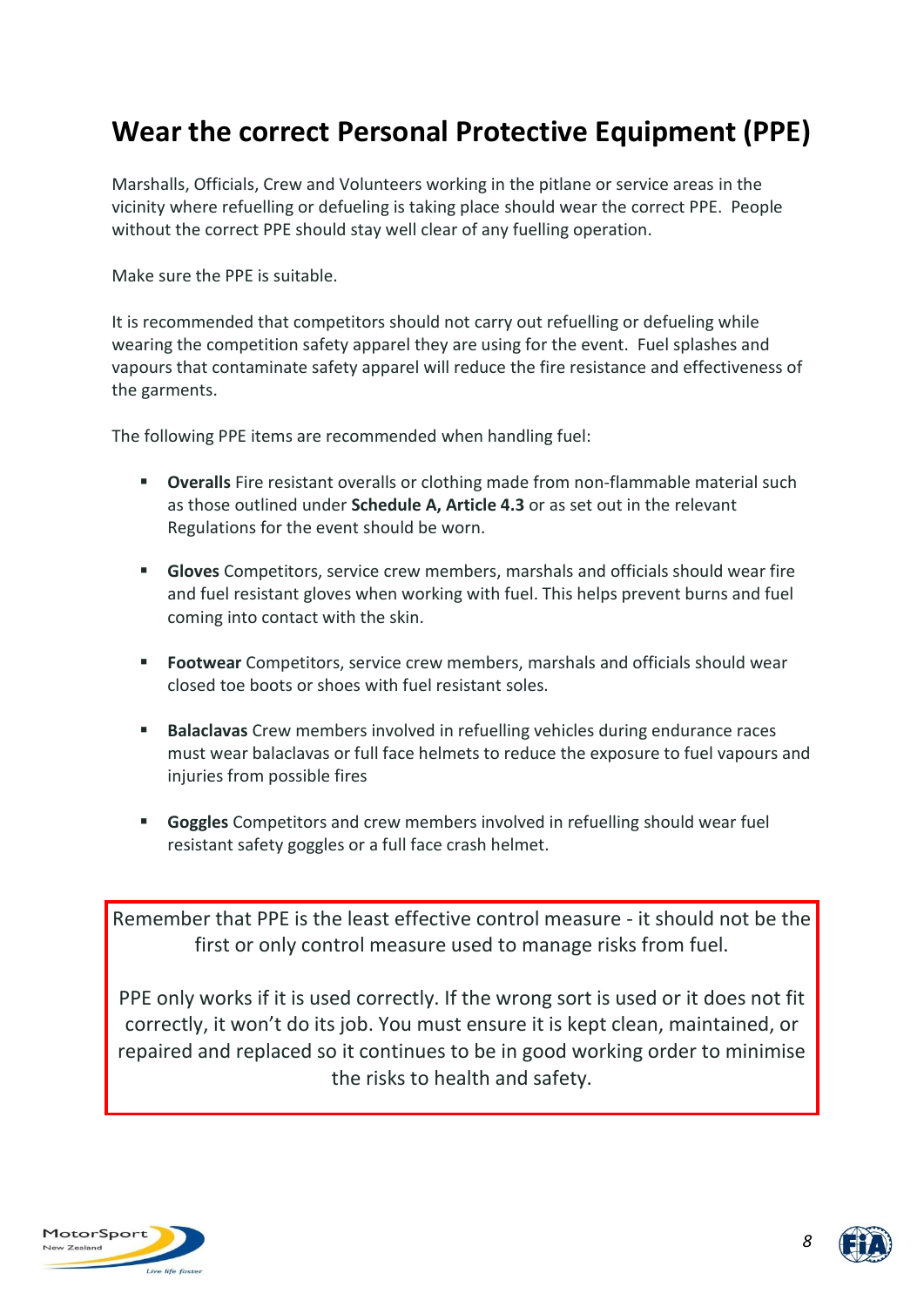# **Provide Health and Safety information**

Persons involved with the motorsport event( organisers, officials, marshals, competitors, and service teams) must be provided with information, training and supervision to protect themselves from Health and Safety risks. This can be done via a safety briefing.

Those that are involved with working with or near the fuel and its storage areas need to understand the risks involved, how to mitigate those risks and what actions to take in an emergency.

In addition, those directly involved with the handling and storage of the fuel must have training in:

- The harm that fuel can cause and how to keep themselves safe
- How to safely dispense, store and dispose of fuel
- Where the information about how to safely handle and store the fuel is kept including where the Safety Data Sheets (SDS) are kept.
- The actions they need to take in an emergency, whether it is a fire, a fuel spill, or a medical emergency.
- Using a fire extinguisher and knowing where they are located on site.

#### **Supervised Experience**

An induction or supervised experience, specific to your event will need to be provided. This will include risks to health and safety, how to use refuelling equipment etc. Even if they have been trained previously it is good practice to involve people who have been trained previously.

#### **Spectator safety**

If spectators are expected or likely at your event you will need to provide sufficient signage and warnings advising them of the presence of fuel and the associated risks.

Warning signs should be prominently displayed at all entrances to the event where spectators may arrive.

A public address system should be available at the event to communicate with spectators in the case of a fuel emergency



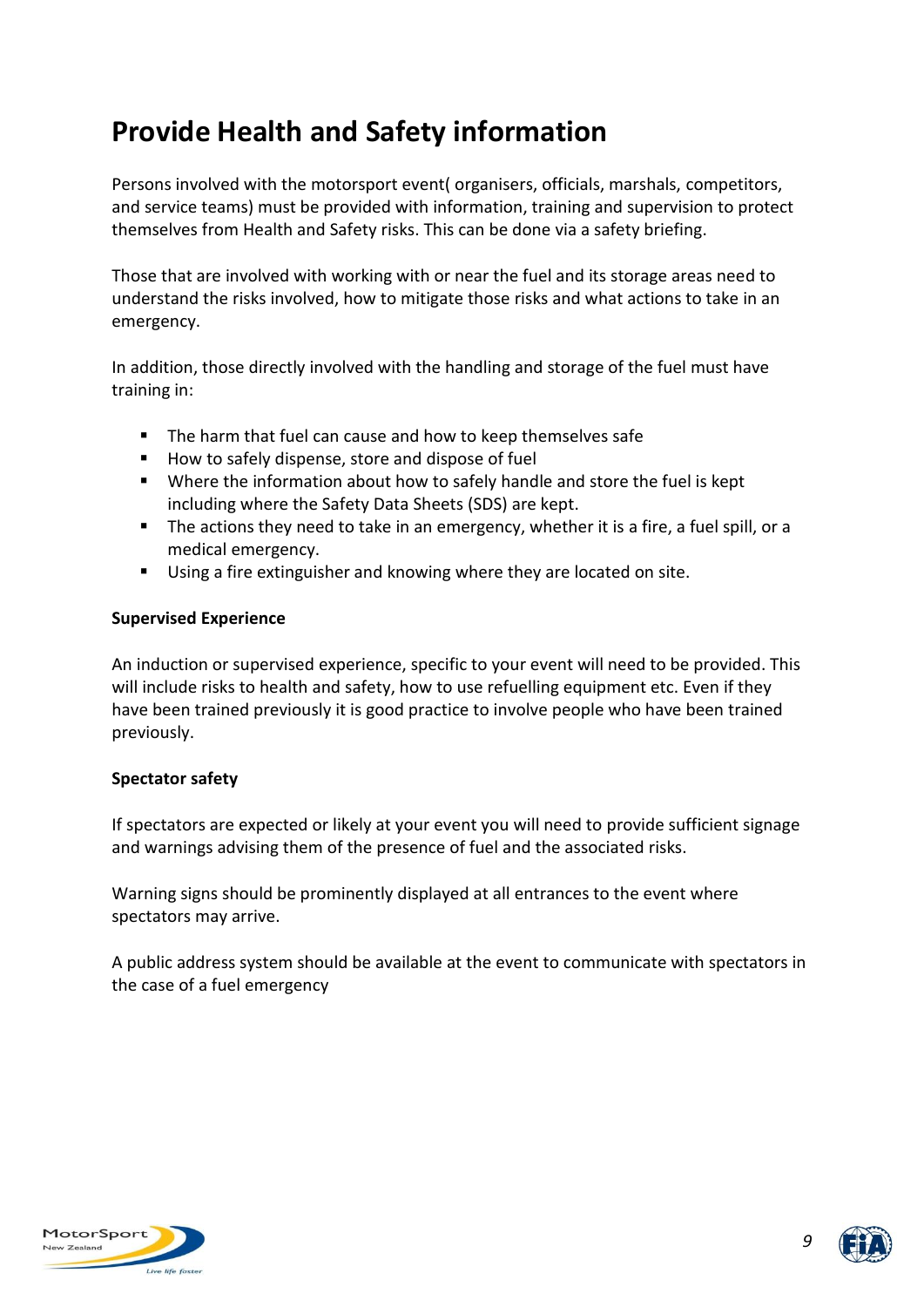# **Refuelling and defueling**

## **Endurance Races**

All refuelling will take place in the designated refuelling area or the pit paddock or as set out in the supplementary regulations for the event.

Only refuelling equipment approved in the relevant regulations for the event can be used for refuelling the vehicle.

There must be at least two people involved in the refuelling /defueling, one doing the refuelling and the other responsible for the fire extinguisher. This person should not be involved in the refuelling or any other activity.

Those involved in the refuelling /defueling should be wearing the appropriate PPE as good practice.

Competitors are advised not to refuel/defuel in their competition safety apparel to prevent contamination and exposure to vapours.

In all races where refuelling is necessary all refuelling will be carried out either in the refuelling bay provided or in the pit lane under conditions specified in the Supplementary Regulations.

The Organisers reserve the right to inspect and if necessary, approve refuelling equipment prior to it being used.

There will be maximum of 6 crew members in pitlane servicing the vehicle during refuelling to minimise the risk of injury This includes the two crew members involved in the refuelling but excludes the car controller

Crew members shall only service the vehicle while refuelling the vehicle has a drybreak refuelling system. If there is no drybreak system, no work will be carried out on the vehicle until refuelling has been completed.

Those involved in the refuelling process and those on the quarter of the vehicle where the refuelling is taking place will wear full Personal Protective Equipment (PPE) as outlined in section 4 of this document.

The refuelling crew will consist of 1 refueler, I fire marshal, with a fire extinguisher and one person in charge of operating the tap on the refuelling device, who is not included in the servicing crew number. These people will not be involved in any other activity during the refuelling process.

The vehicle's engine will be shut off during refuelling if the refuelling device isn't fitted with a drybreak system.



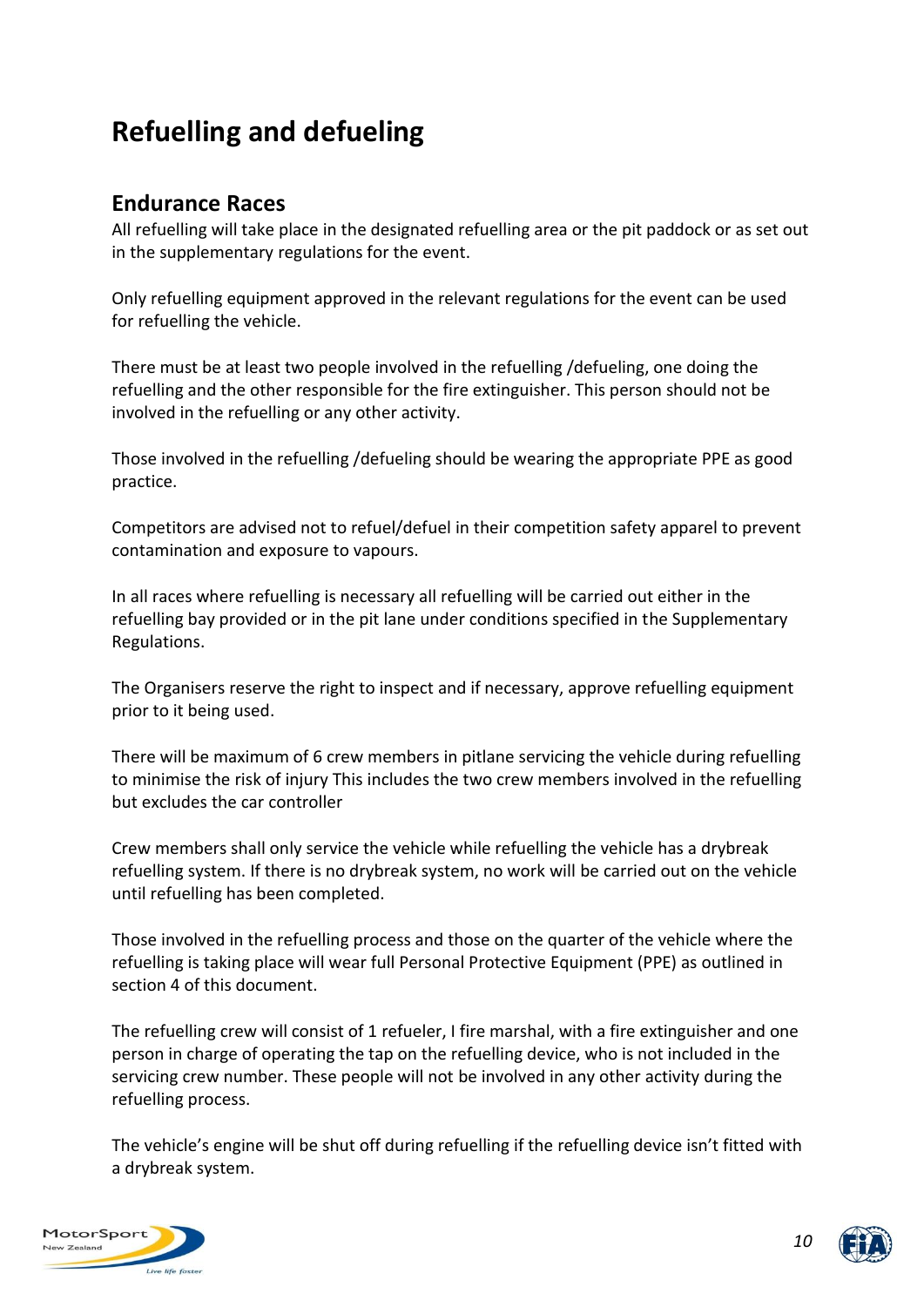## **Sprint Races**

There will be no refuelling permitted in pitlane unless it is approved in the event's Supplementary Regulations. Should this be permitted, Endurance Race regulations will apply.

All refuelling will take place in the designated refuelling area or the pit garages /paddock, whichever is applicable.

The use of funnels and open vessels is not recommended, but where there is no other option precautions must be taken to prevent any spillage.

The vehicle's engine will be shut off until the refuelling is complete.

There must always be a fire extinguisher of the appropriate rating present whenever refuelling or defuelling.

There should be two people involved in the refuelling /defueling; one doing the refuelling and the other responsible for the fire extinguisher. The fire extinguisher person should not be involved in the refuelling.

Those involved in the refuelling /defueling should be wearing the appropriate PPE as good practice.

It is recommended that competitors do not refuel/defuel in their competition safety apparel to prevent contamination and exposure to vapours. Fuel splashes and vapours that contaminate safety apparel will reduce the fire resistance and effectiveness of the garments.

## **Rally**

Refuelling should be carried out in service parks or designated areas as outlined in the event's supplementary regulations.

There must be at least two people involved in the refuelling /defueling, one doing the refuelling and the other responsible for the fire extinguisher. This person should not be involved in the refuelling or any other activity.

The use of funnels and open vessels is not recommended, but where there is no other option precautions must be taken to prevent any spillage.

Those involved in the refuelling /defueling should be wearing the appropriate PPE as good practice.

It is recommended that competitors not refuel/defuel in their competition safety apparel to prevent contamination and exposure to vapours. Fuel splashes and vapours that



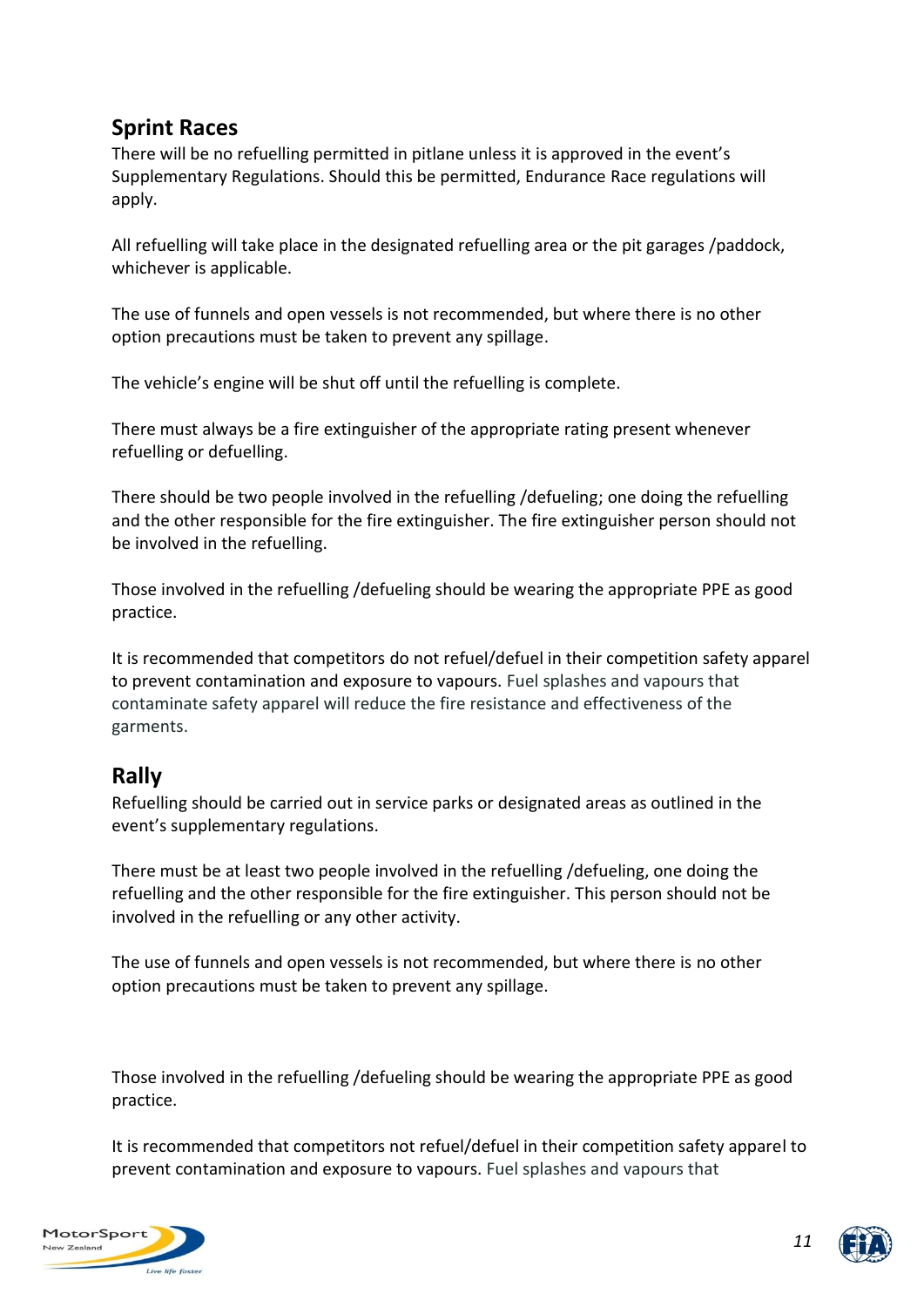contaminate safety apparel will reduce the fire resistance and effectiveness of the garments.

## **ClubSport**

If refuelling/defueling is required it will be carried out in the pit area or garage away from activities.

Those involved in the refuelling/defueling should be wearing the appropriate PPE as good practice.

It is recommended that competitors not refuel/defuel in their competition safety apparel to prevent contamination and exposure to vapours. Fuel splashes and vapours that contaminate safety apparel will reduce the fire resistance and effectiveness of the garments.

# **Safe Refuelling practices**

Crew members involved in refuelling should always use a manual hand pump. These have a lower risk of spillage compared to funnels

Fuel should not be added or removed from a vehicle after it has left the designated refuelling area.

Marshals in charge of pitlane should:

- Check the vehicle's engine is switched off before allowing any refuelling to begin
- Check that anyone not involved in refuelling is at least 6 metres away from the refuelling area and
- Check no one is smoking in the pitlane or adjacent garages.
- When refuelling in pitlane, each team will have a fire marshal who is standing by with a fire extinguisher.
- Clean up all spills immediately if it is safe to do so.

# **Defueling**

We recommend crew members:

- Use a manual hand pump for defueling. If you are using an electric pump, check that it is intrinsically safe and suitable for use with fuel.
- Check and external manual pumps are earthed to prevent static electricity build up.
- During defueling, have a fire marshal with a fire extinguisher on standby. The fire marshal won't be involved with the defueling process.



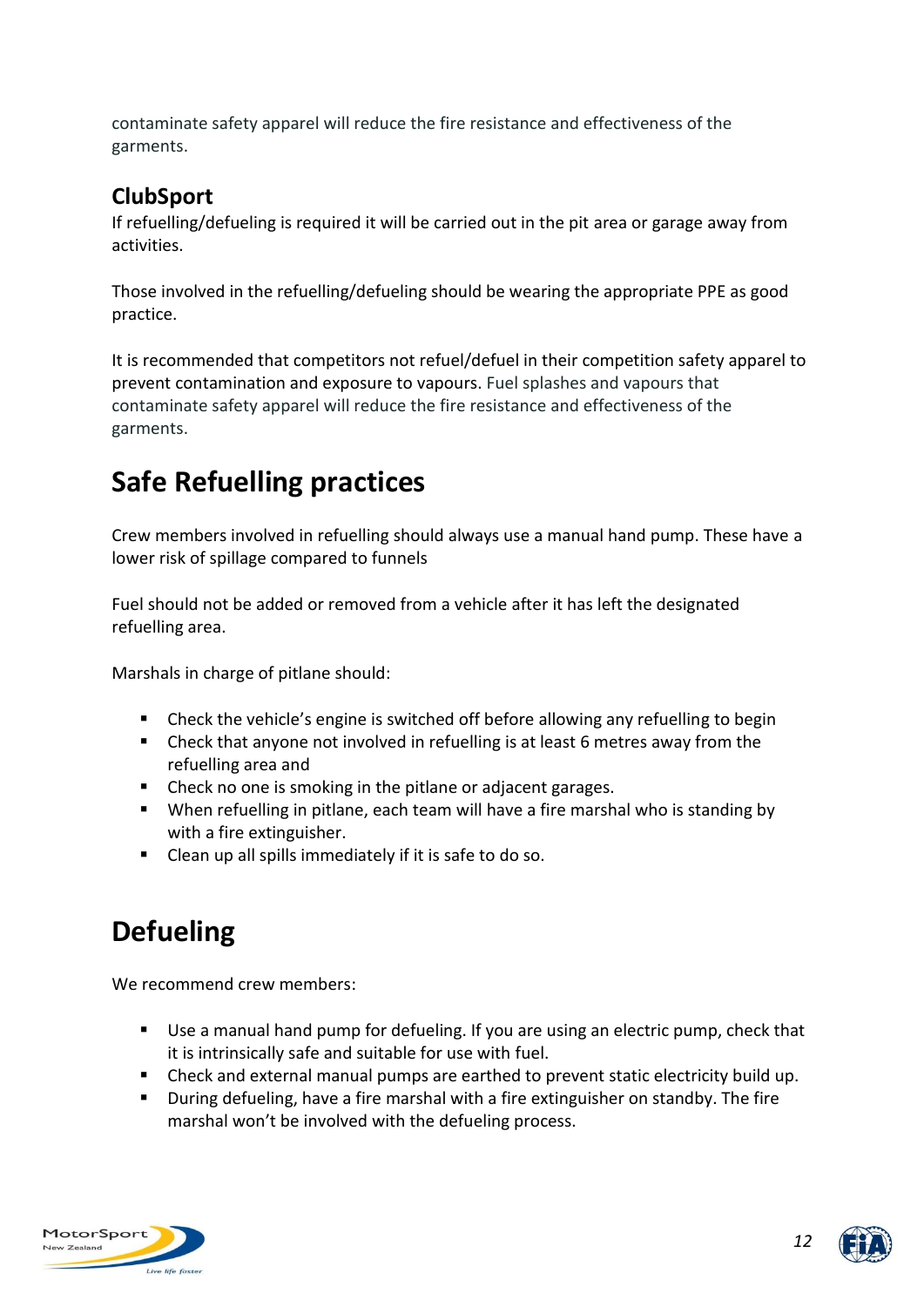# **Refuelling Equipment**

## **Refuelling Towers**

If you are using a refuelling tower (Figure 3), the tower should either be an approved FIA tower or be a Motorsport NZ approved system.

All parts of the tower (Including tank and stand) should be kept inside the pit garage or behind the pit working line area.



Towers will not:

- Hold more than 220 litres of fuel
- Be more than 2 metres in height from the pit bay floor. Only vents and fuel holding connections can be higher than 2 metres.

All towers will be fitted with a dead man handle valve, which is held open during refuelling. When pressure on the handle is released, it will close immediately and stop the flow of fuel.

Before competition, check all refuelling equipment to make sure it is safe working order. Check for leaks and makes sure all fittings are tight and sealed.

Secure your towers to minimise the risk of them falling over in an accident or emergency.

All refuelling equipment such as refuelling rigs, hoses and couplings shall be earthed at all times and meet MotorSport NZ or FIA standards.

## **Vents**

A "Siamese" filler vent (Figure 4) will be connected to a vent hose linked to the tower. The vent moves all displaced fuel from the vehicle's tank to the ullage space in the reservoir of the tower.

The vent hose will:

- be made of rubber or a fuel resistant plastic
- be connected to the emergency cut off valve
- be at least 2.5 metres long
- be maximum of 50 mm (2 inches) in diameter
- remain open at all times during refuelling.



**Churns**

Decanting should only be done in the dedicated refuelling zone or in the pitlane garage.





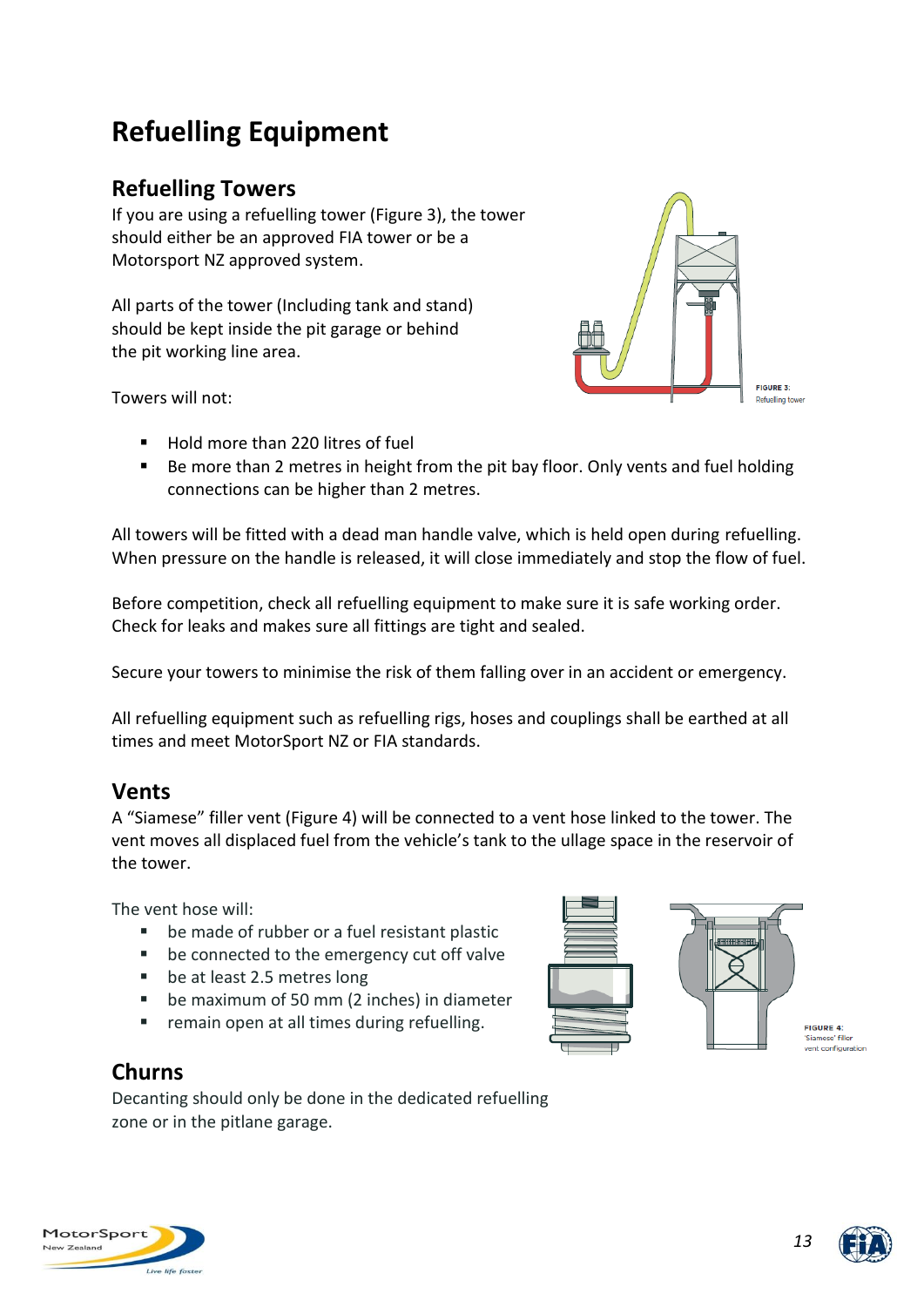## **Be prepared for an emergency**

Even if you are safety conscious, you still need to be prepared for an emergency involving fuel. Officials, marshals, competitors, service crews and emergency response workers need to know who is responsible for what is an emergency.

The layout of your event must, so far as is reasonably practicable, allow people to enter, exit and move about safely without risks to their health and safety - under normal conditions and in an emergency. Where practical involve other event personnel to share their ideas and experiences or concerns about how avenue is set up.

## **Emergency Planning**

Good planning and organisation is important for the safety and enjoyment of everyone involved in the event.

One of the good steps is to have an effective emergency plan.

The emergency plan contains information on how to respond to accidents, how to notify emergency services and what help you will need from emergency services if a major incident occurs.

If you have large amounts of fuel stored on site, you must include this in your emergency plan. It must cover off all the likely emergencies involving fuel and identify who is responsible in each emergency.

This plan needs to be tested at least once per year.

Use Hazardous Substances Calculator<https://hazardoussubstances.govt.nz/calculator> to work out if you need an Emergency Response Plan.

The<https://hazardoussubstances.govt.nz/> website has a lot of useful information when preparing the plan.

If fuel spills or leaks, the prime concern is the safety of the nearby people. If anyone is injured, make sure they receive first aid and medical treatment.

## **Safety Data Sheet (SDS)**

Safety Data Sheets for fuel products used in motorsport in New Zealand are available at <https://www.motorsport.org.nz/technical/fuel/>

## **Fire**

If you are not the venue owner, check what fire safety arrangements are in place and what you need to do if fire breaks out.



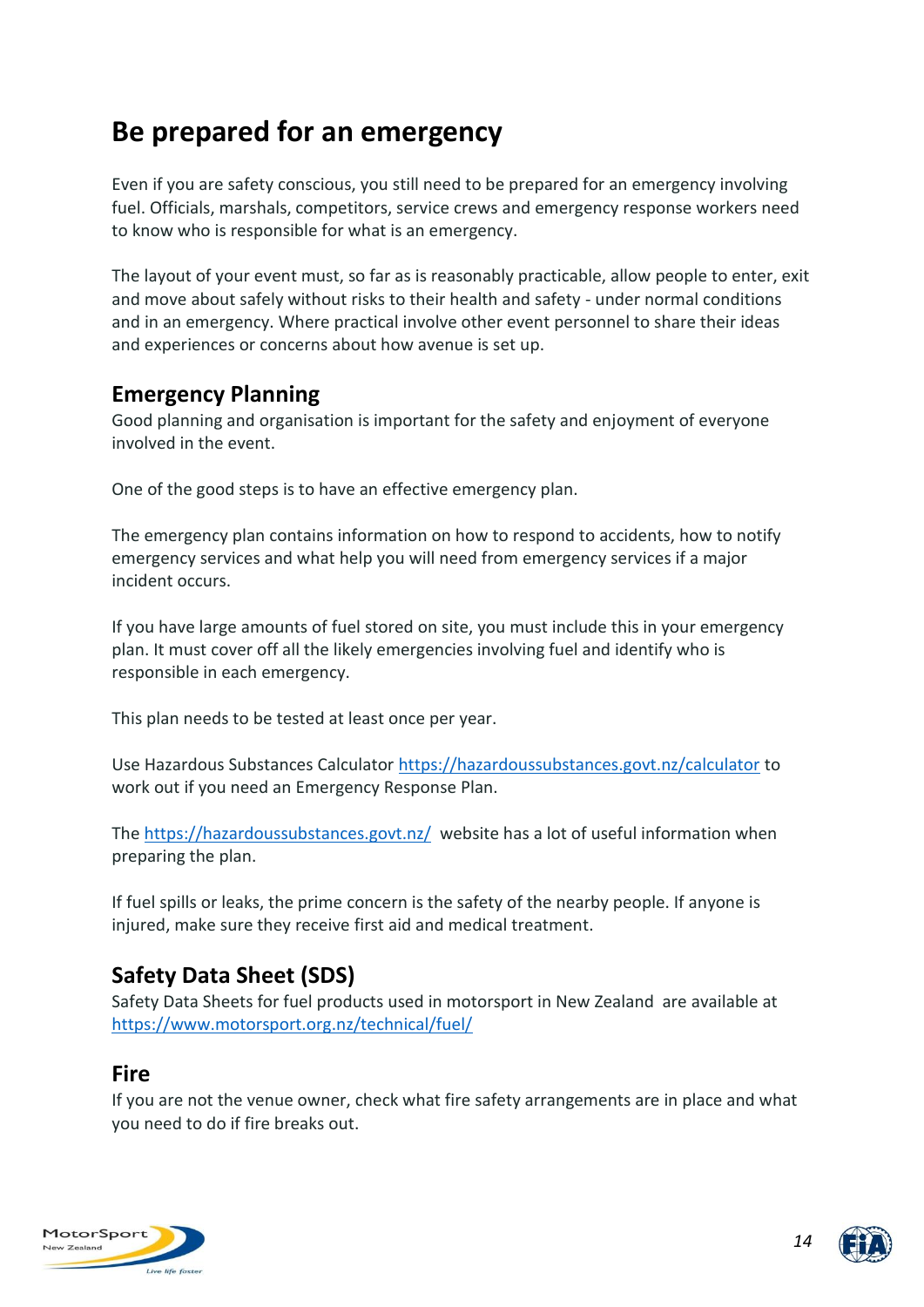# **Fire extinguishers**

Fire extinguishers put out fires before it reaches fuel and becomes dangerous.

- All competitors must keep at least one 60B rated 4.5 kg dry powder fire extinguisher in their pit area. Note the definition of Pit Area under Section 1 of this document . If more than one vehicle is sharing a pit garage or similar one 4.5 kg extinguisher is required for each vehicle. The fire extinguisher fitted to the motorsport vehicle is not included in this requirement. The fire extinguisher must be clearly visible and accessible in an emergency.
- Organisers must ensure that at least one 80B rated 9 kg fire extinguisher is situated in the pitlane/activity area at all times whenever vehicles are practicing or competing. This extinguisher must be clearly visible and readily accessible in an emergency.
- Pitlane fire marshals should be provided with the required PPE.
- In Endurance Racing, each competing team will have a minimum of two 80B rated 9kg fire extinguishers in the refuelling area. One with the team's fire marshal and the other one located in a clear space near the fuel container. The Team Manager shall brief the team on using the extinguishers before the event

If there is a fire, raise the alarm - phone 111

- Make sure people are in a safe area
- Don't put yourself or others at risk



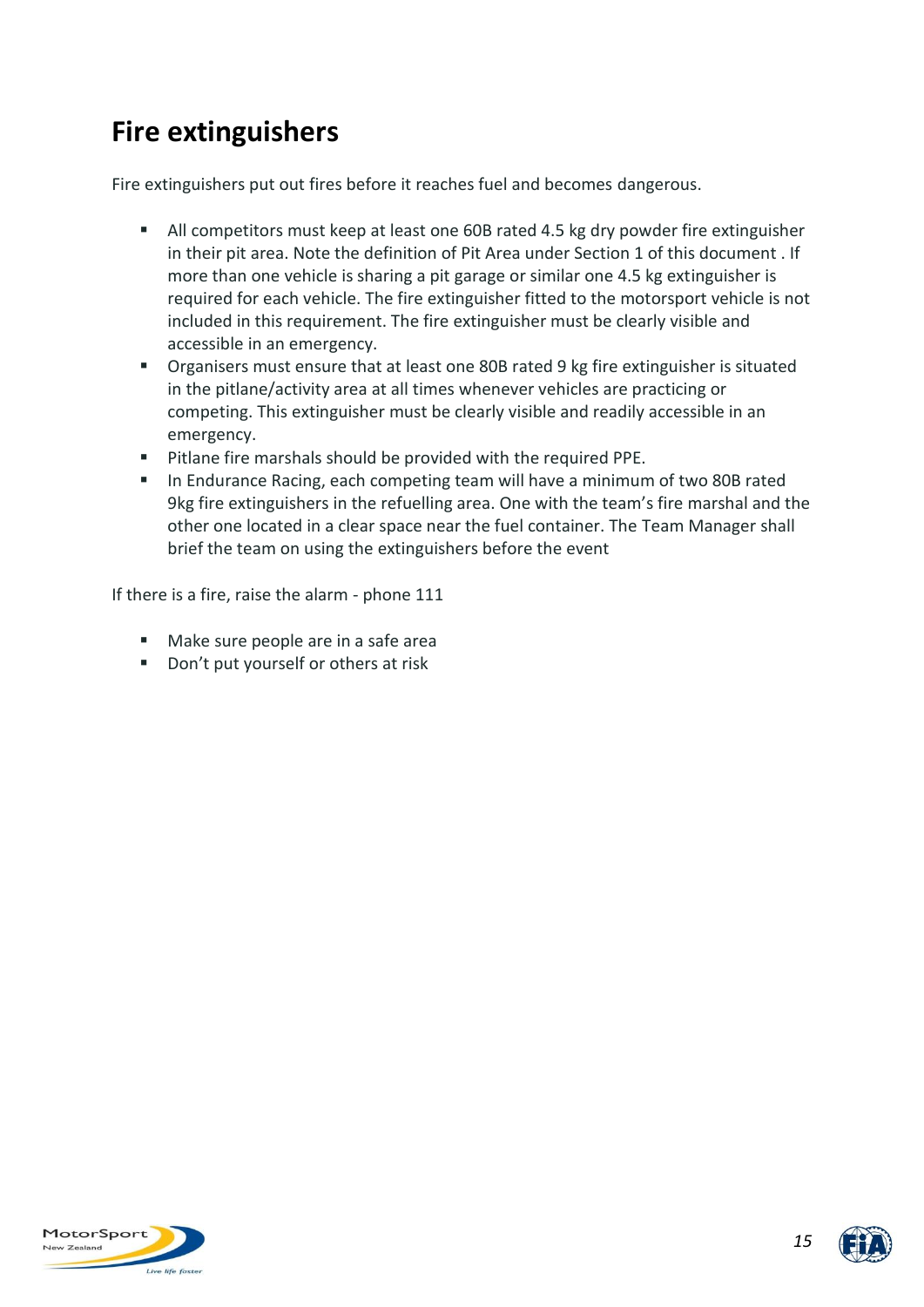# **Spills and leaks**

You need to be prepared to deal with a fuel leak or spill. You need to take extra care with fuel spills to make sure people on site do not do anything to ignite the vapours. For example, cell phones should not be used near a spill as they can be an ignition source.

Remember to tell your local council about any fuel spills at your venue if it endangers a waterway. Most councils have an emergency pollution hotline you can call. This number should be recorded in your emergency response plan.

#### **Minor spills**

You should follow these steps to clean up a minor fuel spill.

- $\blacksquare$  keep anyone not involved with the clean-up of a minor spill away
- wear the correct PPE
- check there are no ignition sources near the spill
- stop the spill of leak at the source if it is safe to do so
- stop the spill from spreading by using absorbent material such as sand, soil or spill containment socks
- clean the spill up using your spill kit
- dispose of all product and contaminated materials according to the Safety Data Sheet (SDS)
- clean your PPE after use.

Think about how the spill happened, was it avoidable? Do your safety procedures need updating to minimise the risk of another spill?

#### **Spill Kits**

These are available from safety outlets and should generally contain:

- PPE like overalls, gumboots gloves, goggles and face masks
- Spill handling equipment like plastic shovels. Metal shovels can cause a spark.
- Spill containment equipment like drain guards or barriers and absorbent material.
- Leak proof disposable container to put contaminated material in for disposal.

#### **What to do if there is a fuel spill**

If it is safe, stop the spill at the source. Then:

- stop the fuel escaping to drains and waterways
- clean up the spill but only if it's safe to do so
- contact your local fuel supplier or council about getting rid of the contaminated material